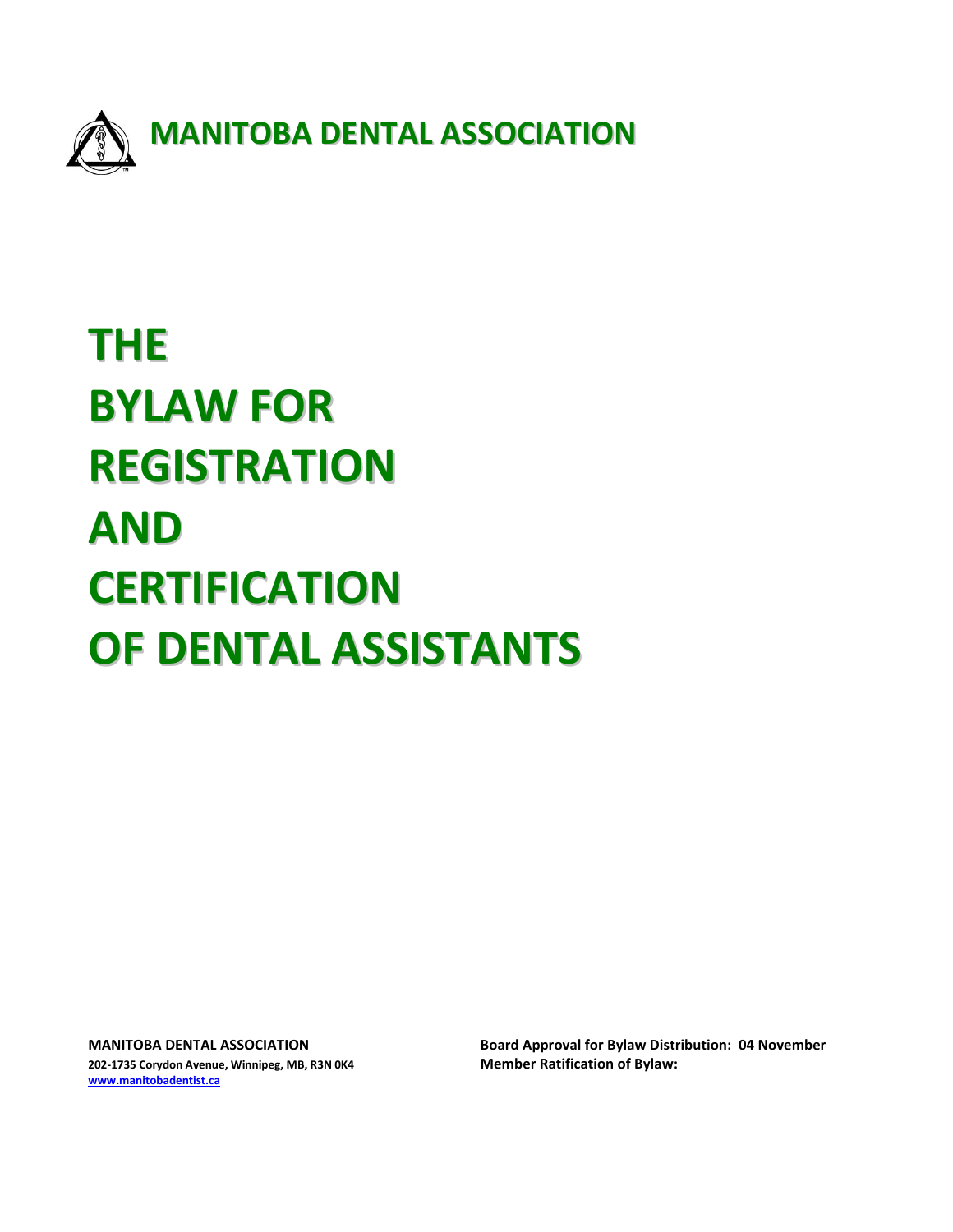## **BYLAW FOR REGISTRATION AND CERTIFICATION OF DENTAL ASSISTANTS**

# **PREAMBLE**

**A bylaw pursuant to** *The Dental Association Act* **(***The Act***) to administer registration and certification for dental assistants.**

## **SECTION I - DEFINITIONS**

- **1. In this bylaw,**
	- **a. Authorized activity means an activity reserved for regulated health professionals in section 4 of** *The Regulated Health Professions Act***.**
	- **b. Dental assisting activity means an activity enumerated in schedule B, D or E.**
	- *c.* **Non-regulated activity means an activity not reserved for regulated health professionals in section 4 of** *The Regulated Health Professions Act.*

#### **SECTION II - REGISTRANT CLASSES**

- **1. The following classes of registrants are established:**
	- **a. Registered Dental Assistant;**
	- **b. Provisional Dental Assistant;**
	- **c. Student; and**
	- **d. Non-Practising.**

#### **SECTION III - USE OF TITLE**

- **1. Only a dental assistant registered in the Registered Dental Assistant class may use the title "registered dental assistant" - or a variation, abbreviation or equivalent in another language - in connection with the performing dental assisting activities.**
- **2. Only a member registered in the Registered Dental Assistant or Provisional Dental Assistant class may use the title "dental assistant" - or a variation, abbreviation or equivalent in another language - in connection with performing dental assisting activities.**
- **3. A member registered in the Non-Practising class shall include a reference to non-practising status in any communication involving dental assisting.**

# **SECTION IV - DENTAL ASSISTANTS RESTRICTIONS, CONDITIONS AND LIMITATIONS BY CLASS**

- **1. A member registered in the Registered Dental Assistant class:**
	- **a. except as provided for in sections XIV-XVII, shall limit his or her dental assisting activities to those enumerated in SCHEDULE B - AUTHORIZED ACTIVITIES FOR A REGISTERED DENTAL ASSISTANT;**
	- **b. shall limit his or her dental assisting activities to those delegated by a dentist licensed with the MDA;**
	- **c. shall limit his or her dental assisting activities to situations under the effective supervision and control of a dentist licensed with the MDA; and**
	- **d. shall limit his or her dental assisting activities to areas where he or she has the requisite knowledge, skill and judgement of a reasonable and prudent Registered Dental Assistant.**
	- **e. Nothing in this section shall be interpreted as preventing a Registered Dental Assistant from performing non-regulated activities.**
	- **f. Nothing in this section shall be interpreted as in any way affecting the ability of the Registrar to include additional restrictions, conditions or limitations on a member registered in the Registered Dental Assistant class or as a condition for registration of an applicant to the Registered Dental Assistant class.**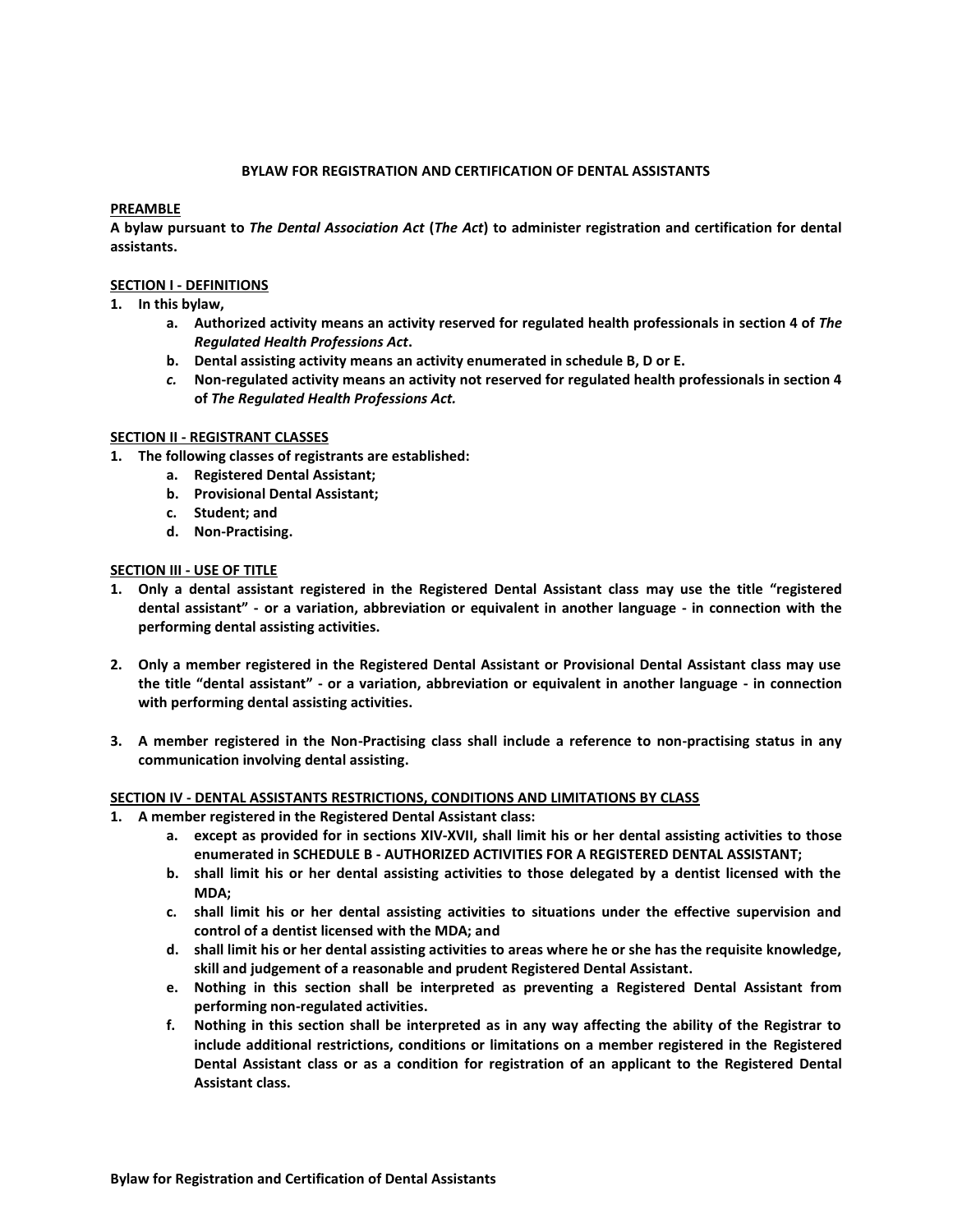- **2. A member registered in the Provisional Dental Assistant class:**
	- **a. shall limit his or her dental assisting activities to those enumerated in SCHEDULE B - AUTHORIZED ACTIVITIES FOR A REGISTERED DENTAL ASSISTANT;**
	- **b. shall limit his or her dental assisting activities to those delegated by a dentist licensed with the MDA;**
	- **c. shall limit his or her dental assisting activities to situations under the effective supervision and control of a dentist licensed with the MDA; and**
	- **d. shall limit his or her dental assisting activities to areas where he or she has the requisite knowledge, skill and judgement of a reasonable and prudent Provisional Dental Assistant.**
	- **e. The duration of registration shall not exceed nine months from the date of graduation from an accredited dental assisting training programme.**
	- **f. Nothing in this section shall be interpreted as preventing a Provisional Dental Assistant from performing non-regulated activities.**
	- **g. Nothing in this section shall be interpreted as in any way affecting the ability of the Registrar to include additional restrictions, conditions or limitations on a member registered in the Provisional Dental Assistant class or as a condition for registration of an applicant to the Provisional dental Assistant class.**
- **3. A member registered in the Student class:**
	- **a. shall restrict his or her dental assisting activities to those required for the dental assisting training programme;**
	- **b. shall restrict his or her dental assisting activities to a facility or facilities operated by the dental assistant training programme or a facility or facilities that the dental assistant training programme has a written agreement in a form approved by the Registrar;**
	- **c. shall limit his or her dental assisting activities to those delegated by a dentist licensed with the MDA;**
	- **d. shall limit his or her dental assisting activities to situations under the effective supervision and control of a dentist licensed with the MDA**
	- **e. shall automatically cease to be registered in the Student class:** 
		- **i. when the programme of studies ends; or**
		- **ii. he or she ceases to be registered in the dental assistant training programme.**
	- **f. Nothing in this section shall be interpreted as preventing a Student from performing non-regulated activities.**
	- **g. Nothing in this section shall be interpreted as in any way affecting the ability of the Registrar to include additional restrictions, conditions or limitations on a member registered in the Student class or as a condition for registration of an applicant to the Student class.**
- **4. A member registered in the Non-Practising class:**
	- **a. shall not perform dental assistant activities in Manitoba while registered as non-practising.**

#### **SECTION V - GENERAL REGISTRATION AND INITIAL CERTIFICATION REQUIREMENTS FOR ALL CLASSES**

- **1. An applicant is eligible to apply for registration and initial licensure if the applicant submits to the Registrar:**
	- **a. completed and signed application in the form approved by the Board;**
	- **b. evidence satisfactory to the Registrar of legal entitlement to work in Canada;**
	- **c. evidence satisfactory to the Registrar of identity and current legal name;**
	- **d. evidence satisfactory to the Registrar of a valid certificate from an appropriate resuscitation programme (SCHEDULE C - APPROPRIATE RESUSCITATION PROGRAMMES);**
	- **e. letter or certificate of standing from each governing body the applicant is or has been registered to practise a health profession. The letter must certify:**
		- **i. applicant is a member in good standing;**
		- **ii. applicant has complied with the continuing competency requirements;**
		- **iii. applicant is entitled to practise;**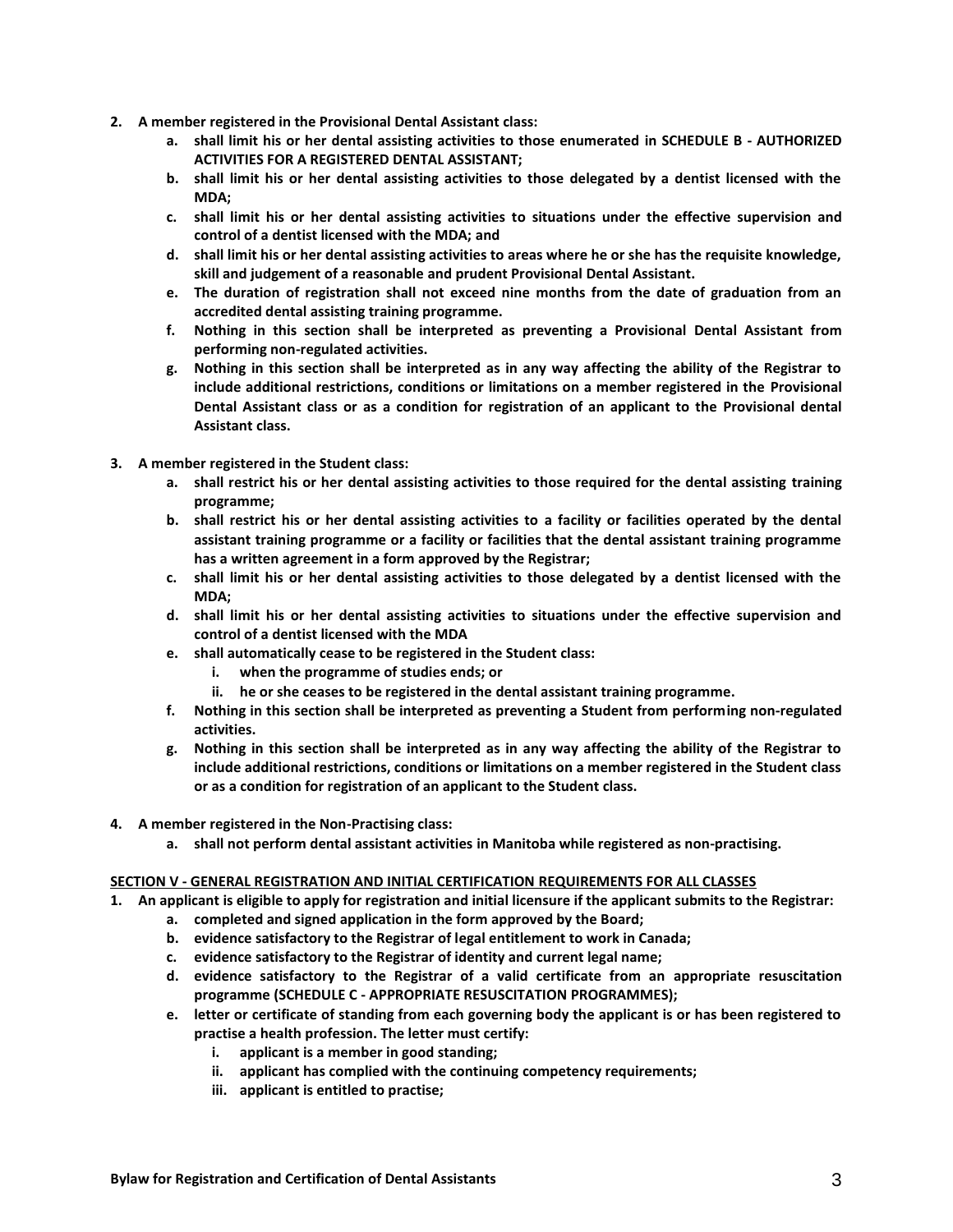- **iv. applicant is not subject of any ongoing investigation, voluntary undertaking, discipline or fitness to practise order as a result of a complaint, investigation or proceeding; and**
- **v. particulars of any cancellations, suspensions, restrictions, limitations or conditions on certificate.**
- **f. completed and signed consent forms authorizing the release information for each governing body relevant for the applicant;**
- **g. demonstrates ability to speak and write in English with reasonable fluency to communicate with the MDA;**
- **h. payment of applicable registration and initial certification fees (SCHEDULE A - FEES); and**
- **i. payment of any other outstanding fine, fee, debt or levy owed by the applicant to the MDA.**

#### **SECTION VI - ADDITIONAL REGISTRATION AND INITIAL CERTIFICATION REQUIREMENTS BY CLASS**

- **1. In addition to the requirements of section V, an applicant for the Registered Dental Assistant class shall submit evidence satisfactory to the Registrar:**
	- **a. the applicant:**
		- **i. holds a Certificate from the National Dental Assistant Examining Board of Canada (NDAEB certificate); and**
		- **ii. graduated from a Commission on Dental Accreditation of Canada (CDAC) accredited dental assistant training programme; or**
		- **iii. has successfully completed all the skills required in the Clinical Practice Evaluation administered by the National Dental Assisting Examination Board (NDAEB).**
	- **b. the applicant since receiving the NDAEB certificate or meeting the passing score, there has been no three year period during which the applicant did not perform dental assisting activities on a continuous and regular basis in a jurisdiction where the CDAC accredits dental assistant training programmes.**
	- **c. the applicant carries professional liability insurance in an amount of not less than \$1,000,000.00 per claim under the malpractice plan provided through the Canadian Dental Assistants Association (CDAA).**
	- **d. the requirement of paragraph VI(1)(b) does not apply to an applicant if the NDAEB certificate is of such recent date as to indicate reasonable proof of the person's qualifications.**
- **2. In addition to the requirements of section V, an applicant for the Provisional Dental Assistant class shall submit evidence satisfactory to the Registrar:**
	- **a. the applicant graduated from a CDAC accredited dental assistant training programme in Manitoba; and**
	- **b. the applicant carries professional liability insurance in an amount of not less than \$1,000,000.00 per claim under the malpractice plan provided through the Canadian Dental Assistants Association (CDAA).**
- **3. In addition to the requirements of section V, an applicant for the Student class shall submit evidence satisfactory to the Registrar the applicant:**
	- **a. has been accepted for enrolment in an accredited dental assistant training programme in Manitoba; and**
	- **b. carries professional liability insurance in a form and amount appropriate to Registrar.**
- **4. In addition to the requirements of section V, an applicant for the Non-Practising class shall submit evidence satisfactory to the Registrar:**
	- **a. the applicant is or is eligible to be registered in the Registered Dental Assistant class; and**
	- **b. completed and signed a declaration in the form approved by the Registrar that the applicant:**
		- **i. understands the conditions and limitations for non-practising members to change their registration status;**
		- **ii. shall not perform dental assisting activities in Manitoba while registered as non-practising.**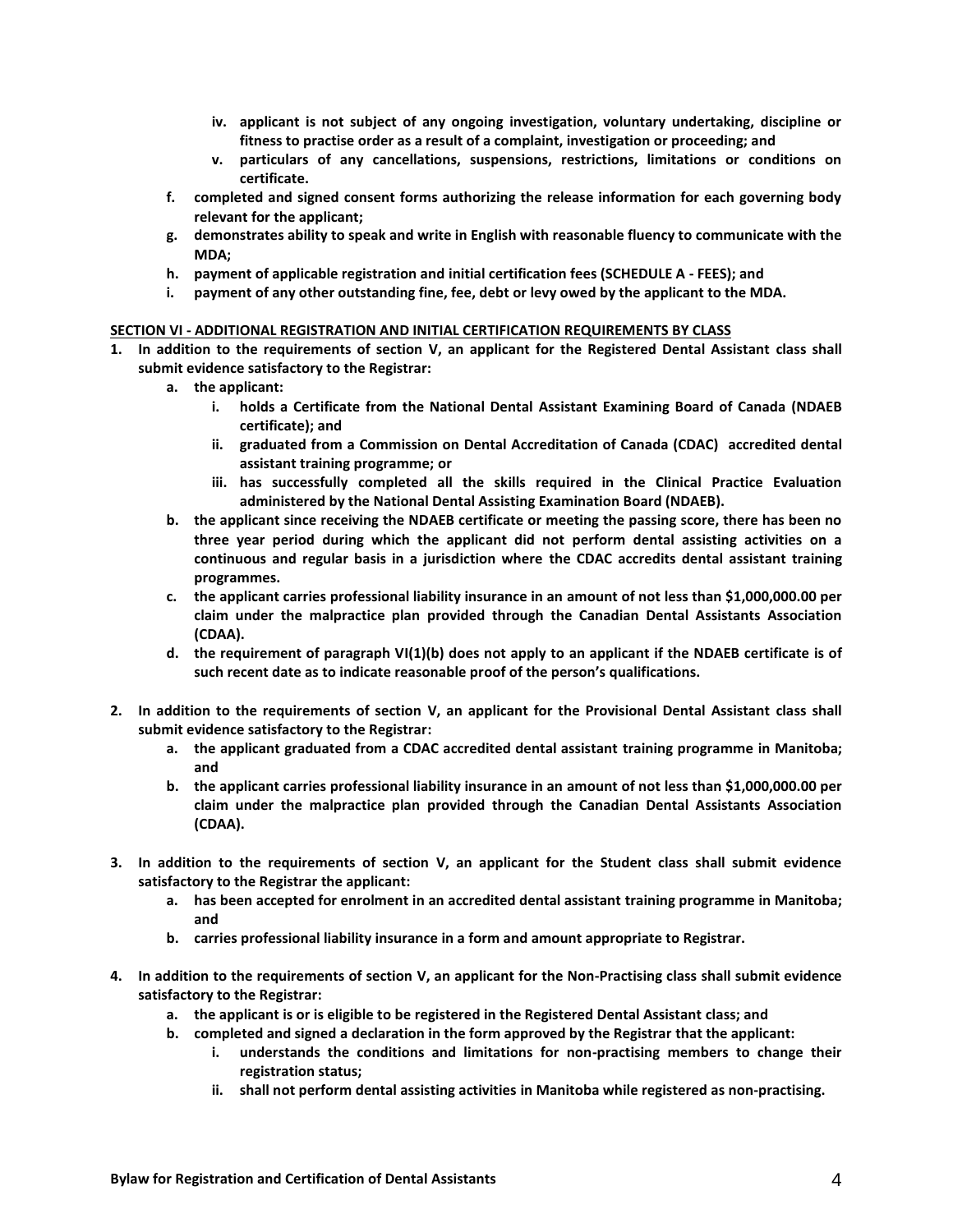# **SECTION VII - REGISTRATION AND INITIAL CERTIFICATION**

- **1. If, in the opinion of the Registrar, an applicant has met the application requirements and qualifications for performing dental assisting activities for the registration class, the Registrar shall:**
	- **a. include the applicant as a dental assistant on the appropriate registry;**
	- **b. issue a certificate of registration in a form approved by the Board; and**
	- **c. issue a certificate in the applicable class in a form approved by the Board.**
- **2. If, in the opinion of the Registrar, an applicant has not met the application requirements and qualifications for performing dental assisting activities for the registration class, the Registrar may:**
	- **a. refuse to register the applicant as a dental assistant;**
	- **b. register the applicant with restrictions, conditions and limitations in addition to those provided in this bylaw on his or her certificate; or**
	- **c. defer a registration decision until additional information is provided.**
- **3. The Registrar may defer a registration decision under paragraph VII(2)(c) for a maximum of one year.**
- **4. For any decision under subsection VII(2), the Registrar shall provide the applicant with a written decision, reasons for that decision and information on the right to appeal the Registrar decision to the Board.**
- **5. Subject to subsection VII(6), a dental assistant may appeal a written decision under subsection VII(2) to the Board.**
- **6. A restriction, condition, limitation or deferral under subsection VII(2) voluntarily agreed to in writing by the applicant cannot be appealed.**
- **7. An applicant for any class shall be deemed not to have met the requirements and qualifications for performing dental assistant activities if the applicant:**
	- **a. submits false, misleading or forged documents in respect of his or her application;**
	- **b. provides false or misleading statements or representations in respect of his or her application;**
	- **c. provides incomplete information in respect of his or her application that, in the opinion of the Registrar, was intended to mislead; or**
	- **d. fails to provide information in respect of his or her application that, in the opinion of the Registrar, was intended to mislead.**
- **8. Any applicant refused registration under subsection VII(7) shall be ineligible to apply for registration with the MDA for one year.**
- **9. A dental assistant shall have his or her registration cancelled if evidence arises after his or her registration that the member:**
	- **a. submitted false, misleading or forged documents in respect of his or her application;**
	- **b. provided false or misleading statements or representations in respect of his or her application;**
	- **c. provided incomplete information in respect of his or her application that, in the opinion of the Registrar, was intended to mislead;**
	- **d. failed to provide information in respect of his or her application that, in the opinion of the Registrar, was intended to mislead;**
	- **e. has been convicted of an offence that is relevant to his or her suitability to perform dental assisting activities; or**
	- **f. any other error in the issuing of the registration.**
- **10. Prior to any decision under subsection VII(7), the Board shall notify the member of the intention to cancel and provide an opportunity for him or her to make a written submission.**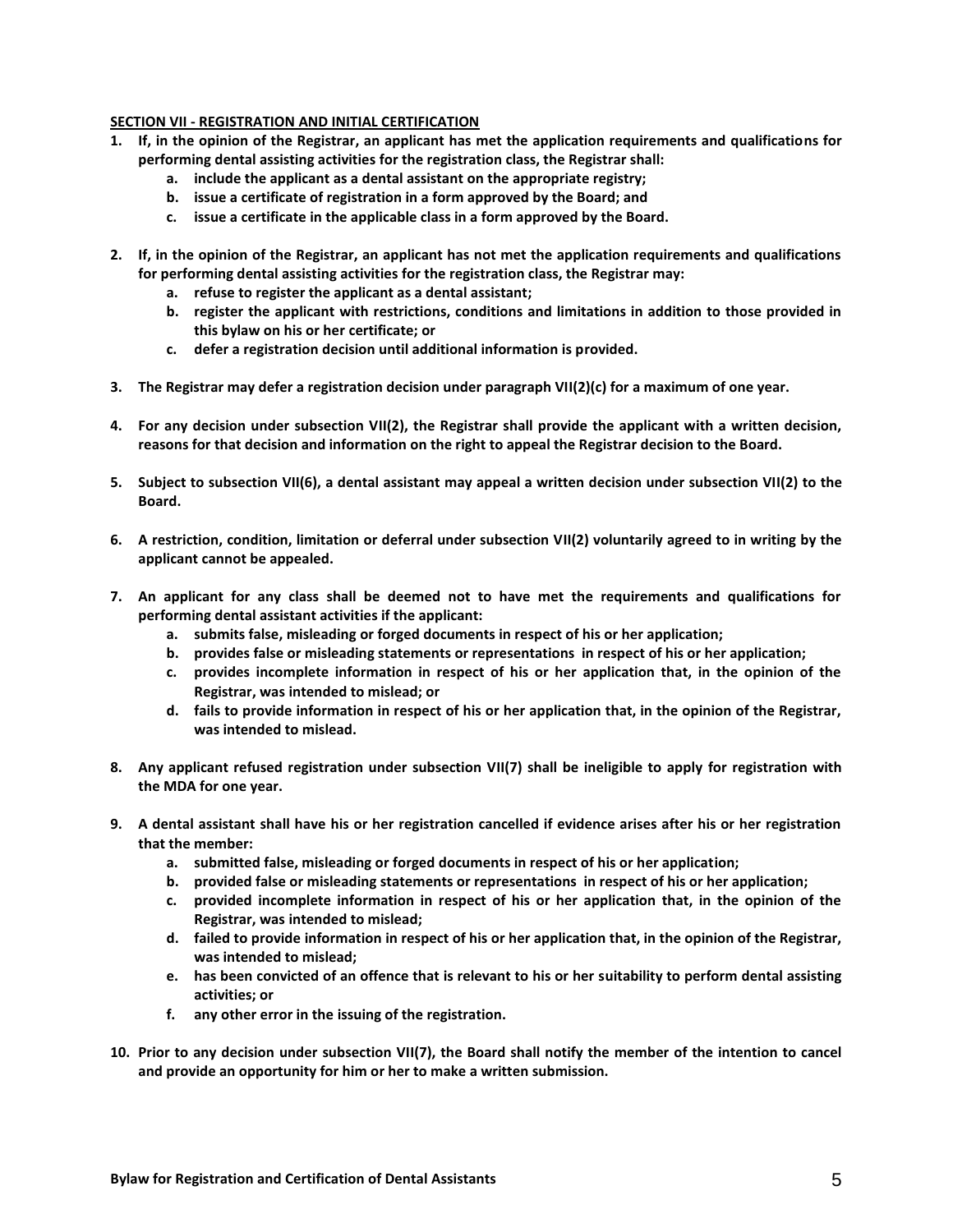- **11. After considering the Registrar report and member submission, the Board may cancel the registration and direct the Registrar to:**
	- **a. remove the dental assistant name from the appropriate registry;**
	- **b. provide the person with a written decision and reasons for that decision;**
	- **c. advise the person he or she can no longer perform dental assisting activities;**
	- **d. request the person surrender his or her certificate; and**
	- **e. notify other members or organizations as necessary.**

#### **SECTION VIII - CERTIFICATE OF REGISTRATION**

- **1. A certificate of registration shall be in a form approved by the Registrar; and**
- **2. A certificate of registration shall include:**
	- **a. dental assistant name;**
	- **b. dental assistant registration class;**
	- **c. restrictions, conditions or limitations of the registration class;**
	- **d. restrictions, conditions or limitations specific to the dental assistant;**
	- **e. date issued;**
	- **f. name of regulatory body; and**
	- **g. statements that:**
		- **i. certificate of registration is issued pursuant to** *The Dental Association Act***; and**
		- **ii. certificate of registration does not entitle a person to perform dental assisting activities.**
- **3. A dental assistant shall make his or her certificate of registration available to patients in any facility he or she performs dental assisting activities.**

#### **SECTION IX - CERTIFICATE**

- **1. A certificate shall be in a form approved by the Board; and**
- **2. A certificate shall include:**
	- **a. dental assistant name;**
	- **b. dental assistant registration class;**
	- **c. restrictions, conditions or limitations of the registration class;**
	- **d. restrictions, conditions or limitations specific to the dental assistant;**
	- **e. date issued;**
	- **f. expiry date;**
	- **g. name of regulatory body; and**
	- **h. statement that the certificate is issued pursuant to** *The Dental Association Act.*
- **3. A dental assistant shall make his or her certificate available to patients in any facility he or she performs dental assisting activities.**

#### **SECTION X - ANNUAL RENEWAL REQUIREMENTS**

- **1. A dental assistant is eligible to renew his or her certificate if the member submits to the Registrar on or before April 30 of each year:**
	- **a. complete, signed certificate renewal application in the form approved by the Registrar;**
	- **b. evidence satisfactory to the Registrar of identity and current legal name;**
	- **c. evidence satisfactory to the Registrar of professional liability insurance in form and amount appropriate to the Registrar;**
	- **d. evidence satisfactory to the Registrar of a valid certificate from an appropriate resuscitation programme (SCHEDULE C - APPROPRIATE RESUSCITATION PROGRAMMES);**
	- **e. payment of applicable certificate renewal fees (SCHEDULE A - FEES);**
	- **f. payment of any other outstanding fine, fee, debt or levy owed by the member to the MDA; and**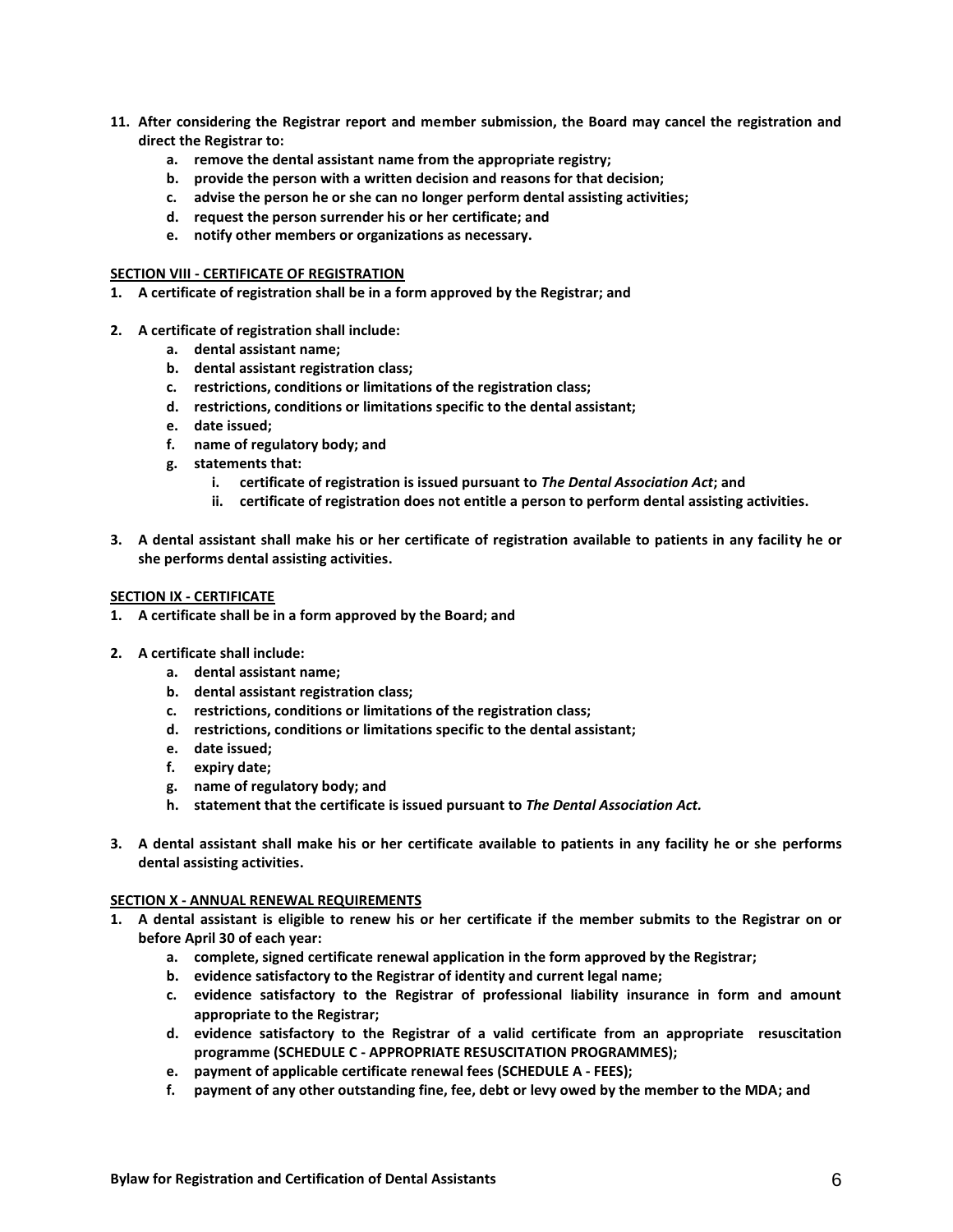- **g. any other information that in the opinion of the Registrar is required to review the certificate renewal application of a member.**
- **2. In addition to the requirements of subsection X(1), dental assistants licensed to perform dental assisting activities in another jurisdiction or another health profession in any jurisdiction shall submit to the Registrar particulars of:**
	- **a. any ongoing investigation, voluntary undertaking, discipline or fitness to practice order as a result of a complaint, investigation or proceeding; and**
	- **b. any cancellations, suspensions, restrictions, limitations or conditions on his or her ability to practise a health profession.**
- **3. A dental assistant shall not be eligible to renew his or her certificate if the dental assistant:**
	- **a. registration or certificate is suspended or cancelled for any reason; or**
	- **b. fails to comply with the requirements for continuing competence.**

# **SECTION XI - CERTIFICATE RENEWAL**

- **1. Unless it is otherwise expressly specified on the certificate, every certificate shall expire on April 30th of each year.**
- **2. If, in the opinion of the Registrar, an applicant has met the renewal requirements and qualifications for performing dental assisting activities for the registration class, the Registrar shall issue a certificate in the applicable class in a form approved by the Board.**
- **3. If, in the opinion of the Registrar, an applicant has not met the renewal requirements and qualifications for performing dental assisting activities for the registration class, the Registrar may:**
	- **a. refuse to renew the certificate;**
	- **b. license the applicant with restrictions, conditions and limitations in addition to those provided in this bylaw on his or her registration; or**
	- **c. defer a renewal decision until additional information is provided.**
- **4. The Registrar may defer a renewal decision under paragraph XI(3)(c) for a maximum of thirty days.**
- **5. A member shall be charged a late fee (SCHEDULE A - FEES) for every day after April 30 of each year he or she does not complete the annual renewal requirements.**
- **6. If a member does not complete the annual renewal requirements within thirty days after April 30 of the year, his or her certificate to perform dental assisting activities shall be cancelled.**
- **7. For any decision under subsection XI(3), the Registrar shall provide the member with a written decision, reasons for that decision and information on the right to appeal the Registrar decision to the Board.**
- **8. Subject to subsection XI(9), a member may appeal a written decision under subsection XI(3) to the Board.**
- **9. A restriction, condition, limitation or deferral under subsection XI(3) voluntarily agreed to in writing by the member cannot be appealed.**
- **10. A member for any class shall be deemed not to have met the requirements and qualifications for performing dental assisting activities if the applicant:**
	- **a. submits false, misleading or forged documents in respect of his or her renewal application;**
	- **b. provides false or misleading statements or representations in respect of his or her renewal application;**
	- **c. provides incomplete information in respect of his or her a renewal application that, in the opinion of the Registrar, was intended to mislead; or**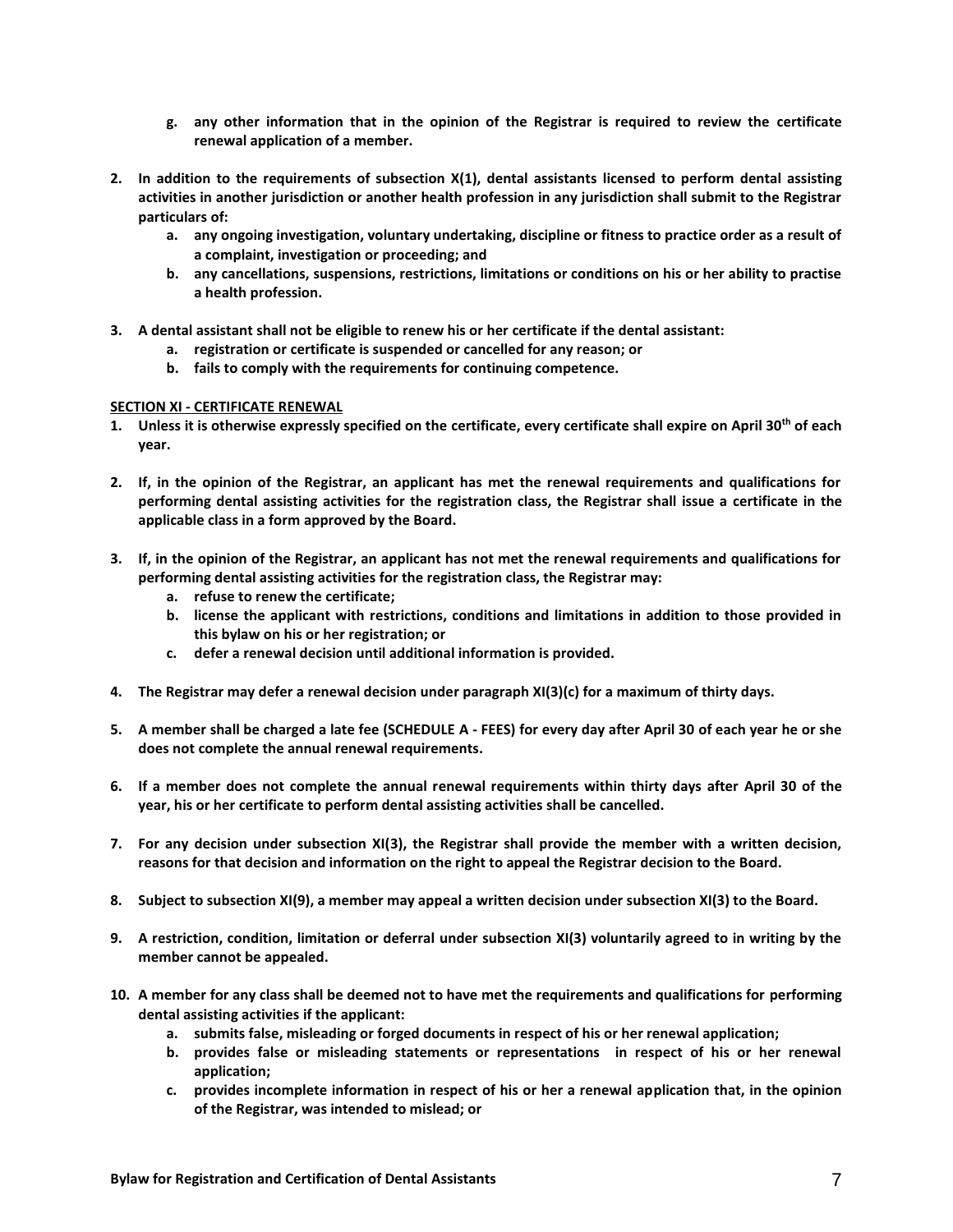- **d. fails to provide information in respect of his or her renewal application that, in the opinion of the Registrar, was intended to mislead.**
- **11. A member shall have his or her certificate cancelled if evidence arises at any time that the member:**
	- **a. submitted false, misleading or forged documents in respect of his or her renewal application;**
	- **b. provided false or misleading statements or representations in respect of his or her renewal application;**
	- **c. provided incomplete information in respect of his or her renewal application that, in the opinion of the Registrar, was intended to mislead;**
	- **d. failed to provide information in respect of his or her renewal application that, in the opinion of the Registrar, was intended to mislead;**
	- **e. has been convicted of an offence that is relevant to his or her suitability to practise dentistry; or**
	- **f. any other error in the issuing of the renewal.**
- **12. Prior to any decision under subsection XI(6) or XI(11), the Board shall notify the member of the intention to cancel and provide an opportunity for him or her to make a written submission.**
- **13. After considering the Registrar report and member submission, the Board may cancel the certificate and direct the Registrar to:**
	- **a. remove the dental assistant name from the appropriate registry;**
	- **b. provide the person with a written decision and reasons for that decision;**
	- **c. advise the person he or she can no longer practise dentistry;**
	- **d. request the person surrender his or her certificate; and**
	- **e. notify other members or organizations as necessary.**

#### **SECTION XII - GENERAL CHANGE OF STATUS REQUIREMENTS**

- **1. A member registered in a class may change his or her status to a different class if he or she submits to the Registrar:**
	- **a. completed and signed application in the form approved by the Registrar;**
	- **b. evidence satisfactory to the Registrar he or she meets the requirements for registration in the other class;**
	- **c. evidence satisfactory to the Registrar he or she has maintained the necessary continuing competency in the class requested;**
	- **d. payment of applicable change of status fees (SCHEDULE A - FEES); and**
	- **e. payment of any other outstanding fine, fee, debt or levy owed by the applicant to the MDA.**

#### **SECTION XIII - ADDITIONAL CHANGE OF STATUS REQUIREMENTS**

- **1. In addition to the requirements of section XII, a member registered in the Non-Practising class may change status to the Registered Dental Assistant class if he or she:**
	- **a. was registered in the Registered Dental Assistant class in any of the previous three years; or**
	- **b. provides evidence satisfactory to the Registrar that he or she was in regular and continuous practice in an equivalent class in the previous three years in a jurisdiction where CDAC accredits dental assistant training programmes.**

#### **SECTION XIV - ROSTERS**

- **1. The Board may approve rosters identifying Registered Dental Assistants authorized to perform additional dental assisting activities.**
- **2. If the Board establishes a roster, the Board shall:**
	- **a. enumerate the additional activities that a Registered Dental Assistant may perform if listed on the roster; and**
	- **b. determine the eligibility requirements for a Registered Dental Assistant to be listed on the roster.**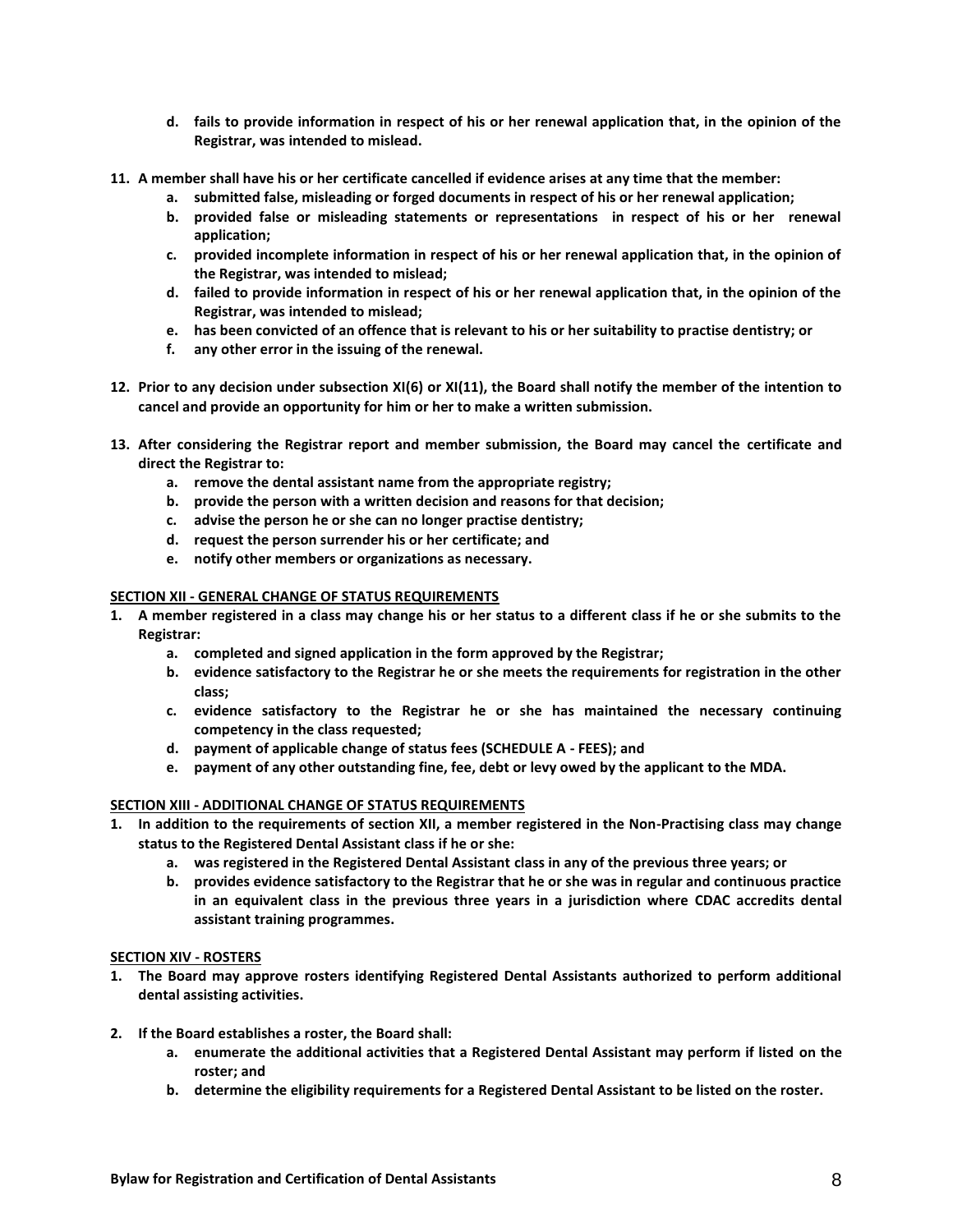**3. The Registrar shall include on the public registry of a Registered Dental Assistant if he or she is authorized to provide additional dental assisting activities in a format approved by the Registrar.**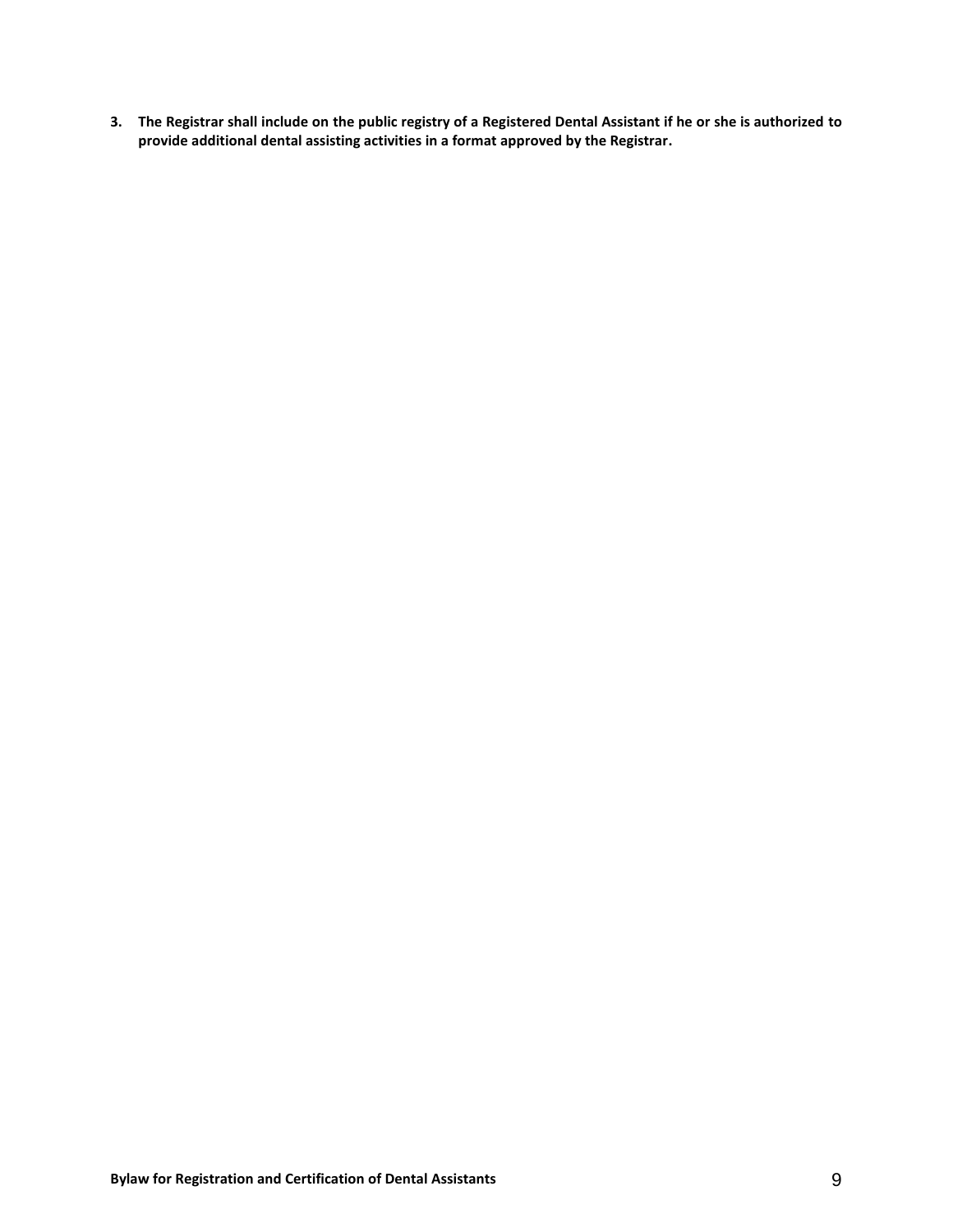## **SECTION XV - APPROVED ROSTERS**

- **1. The Board approves the following rosters of additional activities:**
	- **a. orthodontic assisting roster;**
	- **b. preventative scaling roster.**

# **SECTION XVI - ORTHODONTIC ASSISTING ROSTER**

- **1. In addition to the dental assisting activities enumerated in SCHEDULE B - AUTHORIZED ACTIVITIES FOR A REGISTERED DENTAL ASSISTANT, a Registered Dental Assistant on the orthodontic assisting roster may perform those activities enumerated in SCHEDULE D - ADDITIONAL AUTHORIZED ACTIVITIES FOR A REGISTERED DENTAL ASSISTANT ON THE ORTHODONTIC ROSTER.**
- **2. A Registered Dental Assistant on the orthodontic assisting roster:**
	- **a. shall limit his or her dental assisting activities to those delegated by a dentist licensed with the MDA;**
	- **b. shall limit his or her dental assisting activities to situations under the effective supervision and control of a dentist licensed with the MDA; and**
	- **c. shall limit his or her dental assisting activities to areas where he or she has the requisite knowledge, skill and judgement of a reasonable and prudent Registered Dental Assistant.**
	- **d. Nothing in this section shall be interpreted as preventing a Registered Dental Assistant from performing non-regulated activities.**
	- **e. Nothing in this section shall be interpreted as in any way affecting the ability of the Registrar to include additional restrictions, conditions or limitations on a member registered in the Registered Dental Assistant class or as a condition for listing on the orthodontic assisting roster.**
- **3. A Registered Dental Assistant shall be listed on the orthodontic assisting roster if:**
	- **a. is on the current orthodontic assisting roster; or**
	- **b. evidence satisfactory to the Registrar of identity and current legal name;**
	- **c. evidence satisfactory to the Registrar the member has successfully completed an MDA recognized orthodontic assisting training programme;**
	- **d. payment of any other outstanding fine, fee, debt or levy owed by the applicant to the MDA; and**
	- **e. any other information that in the opinion of the Registrar is required to review the application of a Registered Dental Assistant.**

# **SECTION XVII - PREVENTATIVE SCALING ROSTER**

- **1. In addition to the dental assisting activities enumerated in SCHEDULE B - AUTHORIZED ACTIVITIES FOR A REGISTERED DENTAL ASSISTANT, a Registered Dental Assistant on the preventative scaling roster may perform those activities enumerated in SCHEDULE E - ADDITIONAL AUTHORIZED ACTIVITIES FOR A REGISTERED DENTAL ASSISTANT ON THE PREVENTATIVE SCALING ROSTER.**
- **2. A Registered Dental Assistant on the preventative scaling roster:**
	- **a. shall limit his or her dental assisting activities to those delegated by a dentist licensed with the MDA;**
	- **b. shall limit his or her dental assisting activities to situations under the effective supervision and control of a dentist licensed with the MDA; and**
	- **c. shall limit his or her dental assisting activities to areas where he or she has the requisite knowledge, skill and judgement of a reasonable and prudent Registered Dental Assistant.**
	- **d. Nothing in this section shall be interpreted as preventing a Registered Dental Assistant from performing non-regulated activities.**
	- **e. Nothing in this section shall be interpreted as in any way affecting the ability of the Registrar to include additional restrictions, conditions or limitations on a member registered in the Registered Dental Assistant class or as a condition for listing on the preventative scaling roster.**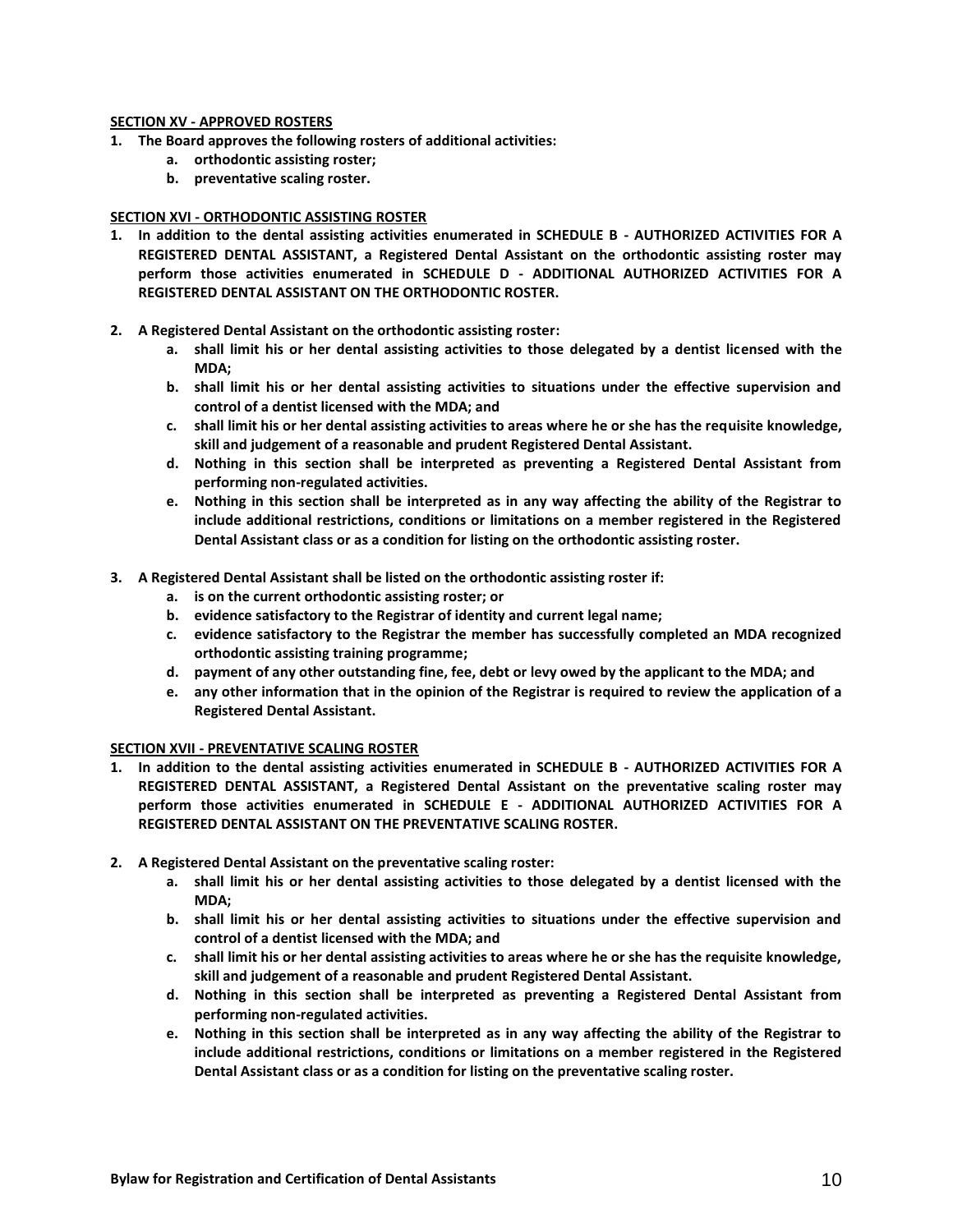- **3. A Registered Dental Assistant shall be listed on the preventative scaling roster if:**
	- **a. is on the current preventative scaling roster; or**
	- **b. evidence satisfactory to the Registrar of identity and current legal name;**
	- **c. evidence satisfactory to the Registrar the member has successfully completed an MDA recognized preventative scaling training programme;**
	- **d. payment of any other outstanding fine, fee, debt or levy owed by the applicant to the MDA; and**
	- **e. any other information that in the opinion of the Registrar is required to review the application of a Registered Dental Assistant.**

# **SECTION XVIII - CANCELLATION**

- **1. A dental assistant shall cancel his or her registration by giving notice to the Registrar in a form approved by the Registrar.**
- **2. The notice is effective on the date the notice is received or a cancellation date specified on the form whichever is later.**

# **SECTION XIX - REINSTATEMENT**

- **1. A person may apply for reinstatement of his or her registration after cancellation if:**
	- **a. submits completed and signed application in the form approved by the Registrar;**
	- **b. the person:**
		- **i. was registered in the requested class in any of the previous three years; or**
		- **ii. provides evidence satisfactory to the Registrar that he or she was in regular and continuous practice in an equivalent class in the previous three years in a jurisdiction where:**
			- **1. CDAC accredits dental assistant training programmes; or**
			- **2. an equivalent national accreditation body with an approved reciprocity agreement with CDAC accredits dental assistant training programmes; and**
	- **c. submits evidence satisfactory to the Registrar he or she meets the requirements for registration in the other class;**
	- **d. submits evidence satisfactory to the Registrar he or she has maintained the necessary continuing competency in the class requested;**
	- **e. payment of applicable reinstatement fees (SCHEDULE A - FEES); and**
	- **f. payment of any other outstanding fine, fee, debt or levy owed by the applicant to the MDA.**
- **2. If, in the opinion of the Registrar, an applicant has met the reinstatement requirements and qualifications for performing dental assisting activities for the registration class, the Registrar shall:**
	- **a. reinstate the applicant as a dental assistant on the appropriate registry;**
	- **b. issue a certificate of registration in a form approved by the Board; and**
	- **c. issue a certificate in the applicable class in a form approved by the Board.**
- **3. If, in the opinion of the Registrar, an applicant has not met the application requirements and qualifications for performing dental assisting activities for the registration class, the Registrar may:**
	- **a. refuse to reinstate the applicant as a dental assistant;**
	- **b. register the applicant with restrictions, conditions and limitations in addition to those provided in this bylaw on his or her certificate; or**
	- **c. defer a registration decision until additional information is provided.**
- **4. The Registrar may defer a registration decision under paragraph XIX(3)(c) for a maximum of one year.**
- **5. For any decision under subsection XIX(3), the Registrar shall provide the applicant with a written decision, reasons for that decision and information on the right to appeal the Registrar decision to the Board.**
- **6. Subject to subsection XIX(7), an applicant may appeal a written decision under subsection XIX(3) to the Board.**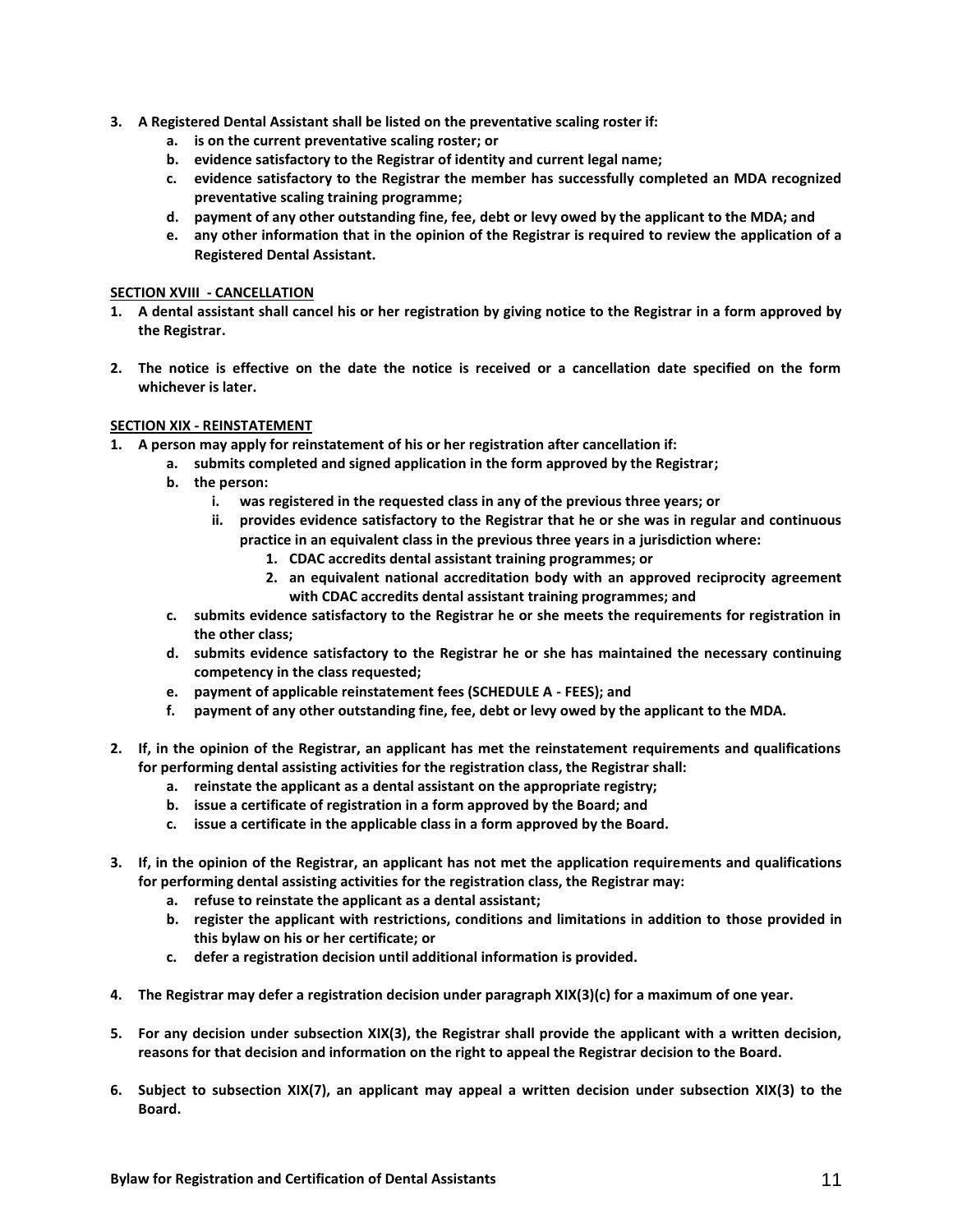- **7. A restriction, condition, limitation or deferral under subsection XIX(3) voluntarily agreed to in writing by the applicant cannot be appealed.**
- **8. A person shall complete the requirements as a new registration application if he or she is requesting reinstatement after:**
	- **a. not performing dental assisting activities for three or more years;**
	- **b. voluntarily surrendering his or her certificate to a complaints committee under the terms of section 25 and 25.2 of** *The Dental Association Act***;**
	- **c. failure to comply with a decision of the Peer Review Committee including failing to attend to be cautioned;**
	- **d. resigning with restrictions, limitations or conditions on their certificate; or**
	- **e. previously refused reinstatement.**
- **9. An applicant under subsection XIX(8), shall undergo a competency evaluation approved by the Board. The costs of any competency evaluation are the sole responsibility of the applicant.**
- **10. If the Board reinstates an applicant under subsection XIX(8), it may impose any restriction, condition or limitation on performing dental assisting activities by the applicant that in the opinion of the Board is appropriate.**

#### **SECTION XX - APPEAL OF A REGISTRATION, RENEWAL OR REINSTATEMENT DECISION BY THE REGISTRAR**

- **1. An applicant or member may appeal a registration, renewal or reinstatement decision by the Registrar as allowed by** *The Act* **or this bylaw.**
- **2. An applicant or member has thirty days after receiving written notification of the decision by the Registrar to submit a notice of appeal to the Board.**
- **3. The Board shall select from amongst its voting directors three directors to compose an appeal committee by its own process. The appeal committee must have the following: at least one public representative and one registered dental assistant.**
- **4. The appeal committee shall hold the appeal hearing within ninety days of receiving a notice of appeal.**
- **5. The appeal committee shall give the applicant or member thirty days written notice of the date, time and place of the hearing.**
- **6. In addition to the written submissions of the applicant or member, he or she may appear before the appeal committee with or without counsel and make representations.**
- **7. The appeal committee may make the following decisions after the hearing:**
	- **a. dismiss the appeal; or**
	- **b. vary the Registrar's decision as to the applicant or member requirements for registration, renewal or reinstatement.**
- **8. A written decision and reasons for the decision shall be given to the Registrar and the applicant or member within thirty days of deciding the appeal committee decision.**
- **9. The Registrar shall implement any decision of the Board within a reasonable time period dependent on the nature of the decision.**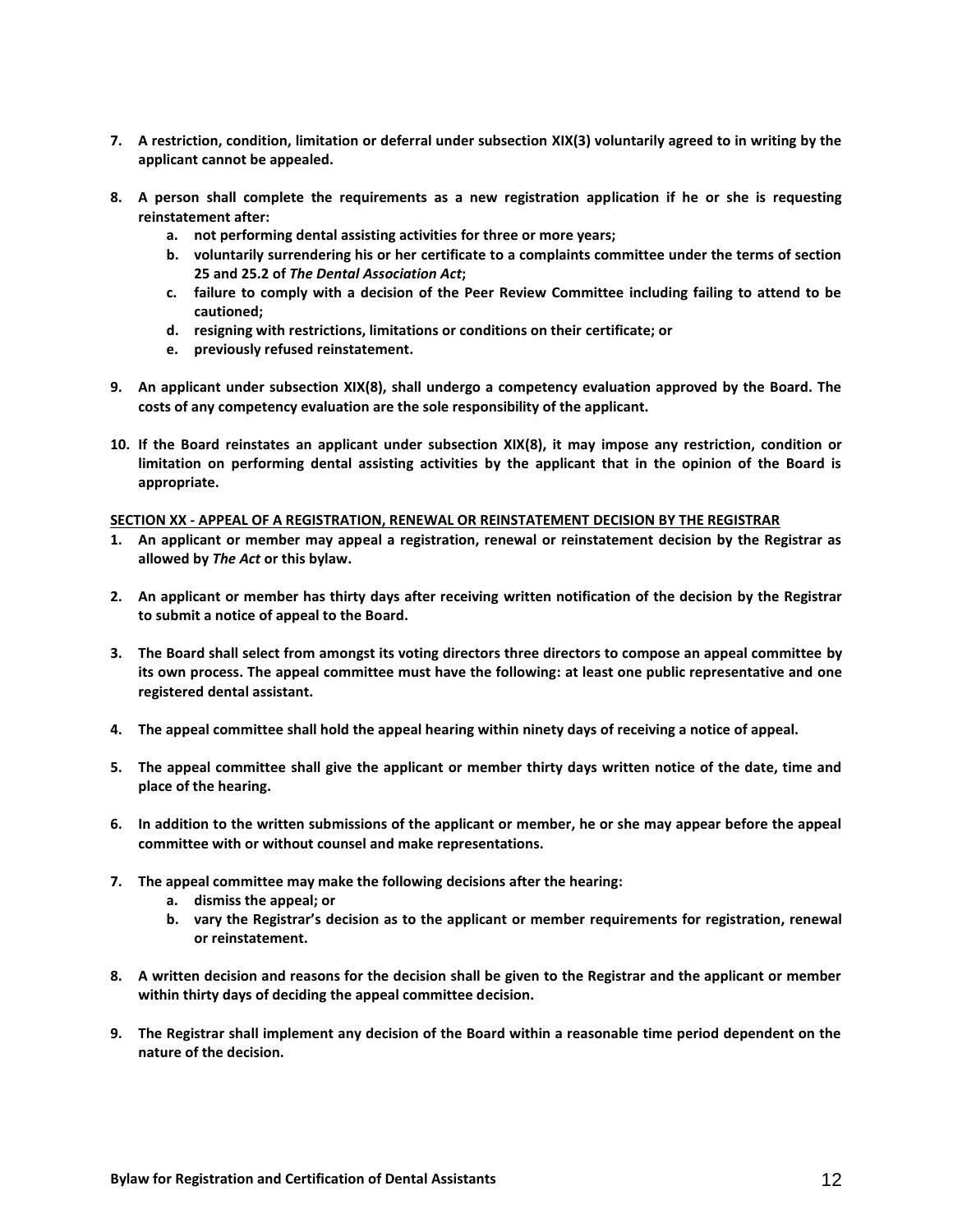#### **SECTION XXI - NOTIFICATION OF CHANGE**

**1. A dental assistant shall notify the Registrar of any change in name, address or telephone number previously provided to the Registrar within fifteen days of the change.**

**Bylaws A-07, A-10, A-12, B-10, B-13 AND D-07 of the MDA are hereby repealed.**

**DONE and PASSED by the Board of Directors of the Manitoba Dental Association at Winnipeg, in Manitoba this 04th day of November 2016.**

**President Secretary** 

**This by-law will become effective on the 15th day of December, 2016, unless 10 members request on or before the 14th day of December 2016 in writing, its ratification at a general meeting of the Association pursuant to ss. 43(2) of** *The Dental Association Act.*

**Attached: Schedules A, B, C and D.**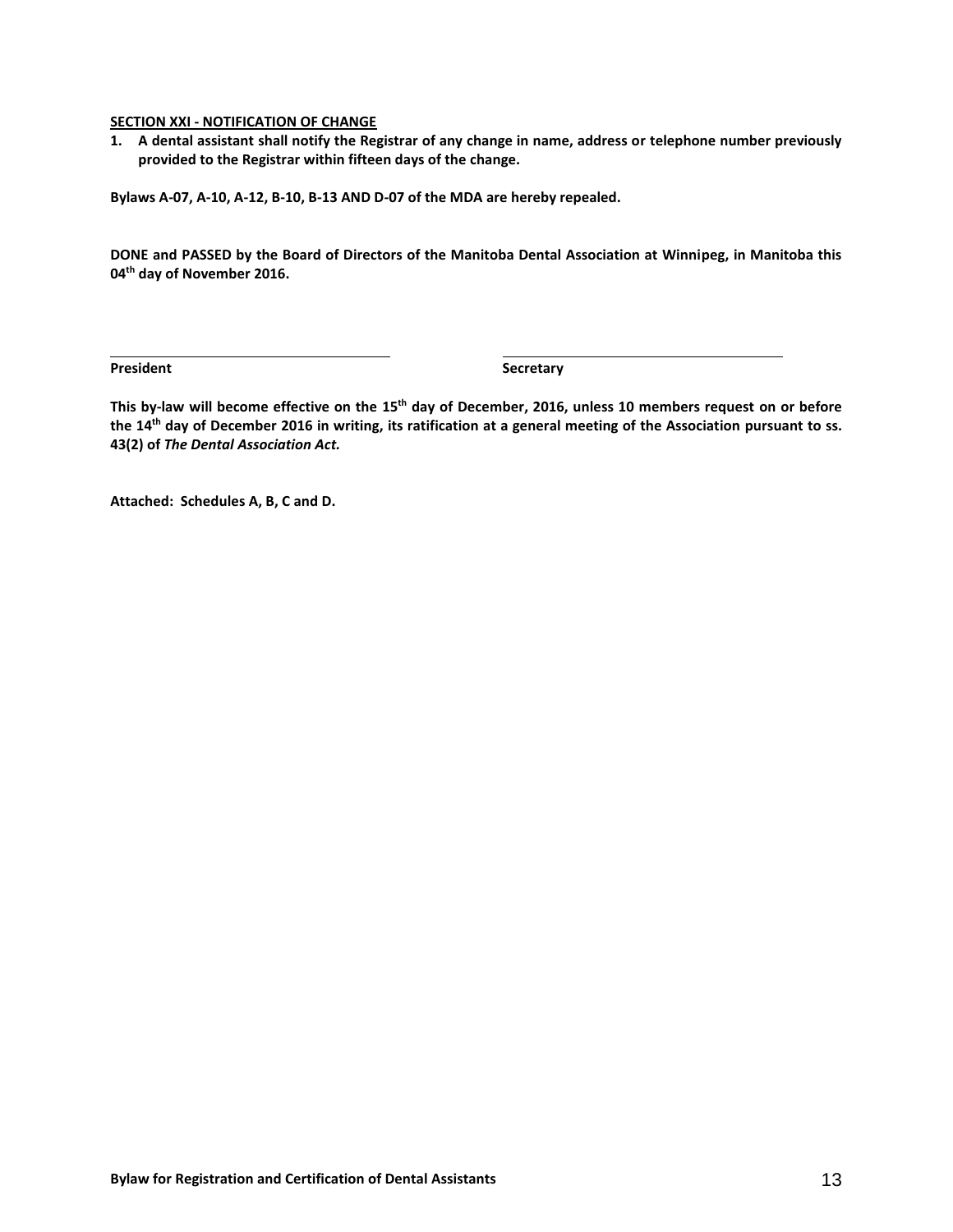# **SCHEDULE A - FEES**

| <b>Registration - application fee</b>                                                                                                                                                                                                                                                                                                                                         | S. | 25.00                                     |
|-------------------------------------------------------------------------------------------------------------------------------------------------------------------------------------------------------------------------------------------------------------------------------------------------------------------------------------------------------------------------------|----|-------------------------------------------|
| Certification - initial application<br>■ For registrant in the registered dental assistant class before 1 <sup>st</sup> of September in year of application<br>For registrant in the registered dental assistant class after $1st$ of September in year of application<br>• For registrant in the provisional dental assistant class<br>■ For registrant in the student class | Ś. | \$240.00<br>\$120.00<br>\$120.00<br>00.00 |
| Certification - annual renewal (single payment on or before 30 <sup>th</sup> April in year of renewal)<br>• For the registered dental assistant class<br>" For members renewing in the non-practising class                                                                                                                                                                   | Ś. | \$240.00<br>50.00                         |
| Certification - two payment option<br><b>■ Members in the registered dental assistant class may pay renewal fees on the following terms:</b><br>include with application fee two payments of:<br>٠<br>• 30 <sup>th</sup> April of year of renewal<br>15 <sup>th</sup> September of year of renewal                                                                            |    | \$130.00<br>\$130.00<br>\$260.00          |

# **Late fees - annual renewal**

 **For all members, a fee of \$2.50 for every day after the 30th of April in the year of renewal that your annual renewal fees have not been received by the MDA at its 1735 Corydon office to a maximum of \$ 75.00. A member's certificate to perform dental assisting activities shall be suspended on 1st of May if payment is not received on or before the 30th of April in the year of renewal. A member's certificate shall be cancelled on 30th May in the year of renewal if all fees owing are not paid.**

| <b>Reinstatement - application fee</b><br>■ For all dental assistants                                                                                   | \$240.00       |
|---------------------------------------------------------------------------------------------------------------------------------------------------------|----------------|
| <b>Change of Status - application fee</b><br>■ For all dental assistants                                                                                | 25.00          |
| <b>Letters or Certificates of Standing</b><br>• Registered dental assistant letter of standing<br>" Registered dental assistant certificate of standing | 25.00<br>50.00 |

**NOTE: ALL FEES ARE NON-REFUNDABLE.**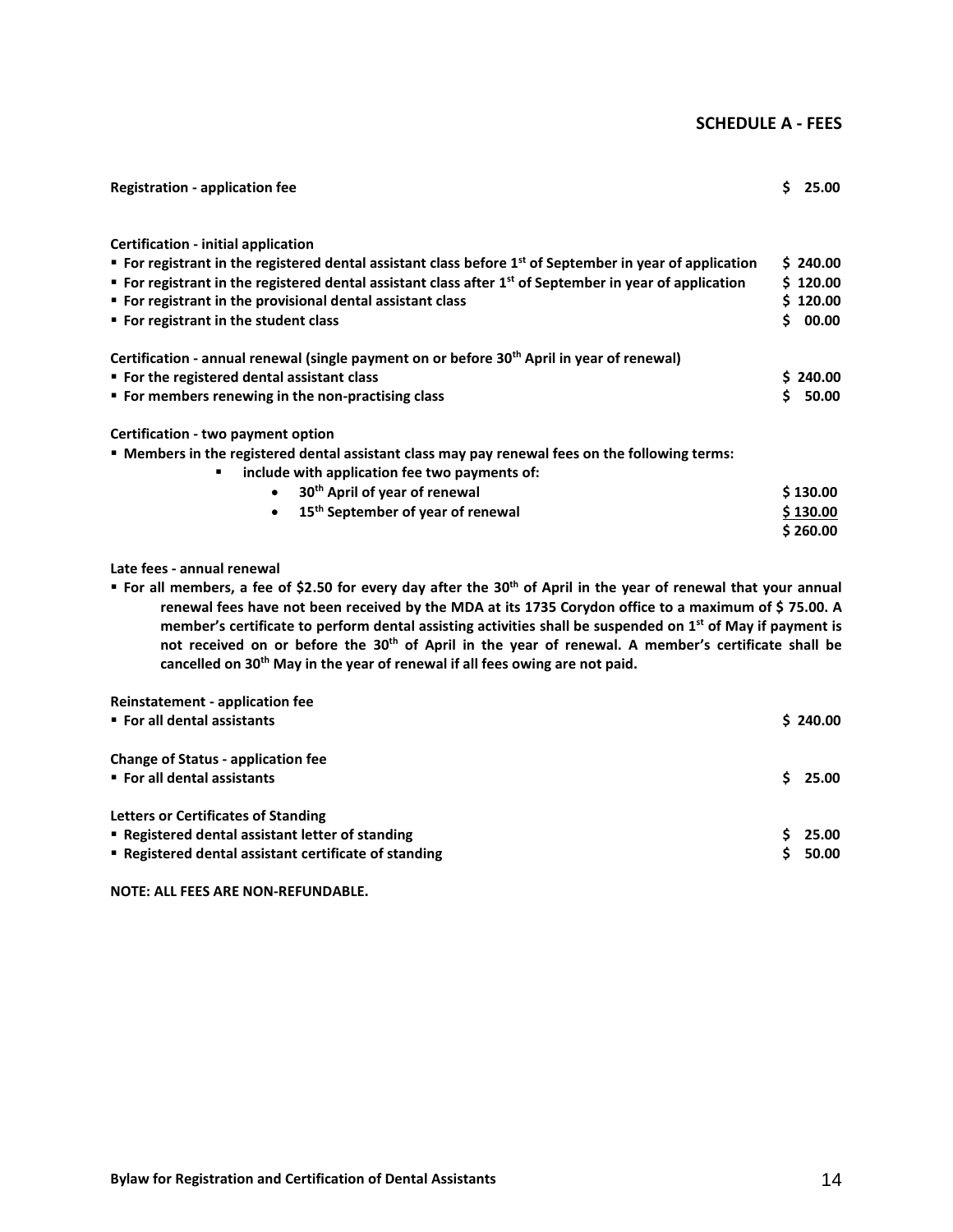# **SCHEDULE B - AUTHORIZED ACTIVITIES FOR A REGISTERED DENTAL ASSISTANT**

**A registered dental assistant is authorized to be delegated only those restricted activities listed in this schedule regardless of training for other activities:**

- **1. place and remove dental dams including clasp manipulation;**
- **2. apply topical anaesthetic agents;**
- **3. apply topical anti-cariogenic or antimicrobial agents including fluoride;**
- **4. apply topical desensitizing agents;**
- **5. place restorative matrices and wedges;**
- **6. remove restorative matrices and wedges;**
- **7. clean tooth surfaces in preparation for application of dental materials;**
- **8. etch tooth surfaces with acid in preparation for sealant of pits and fissures;**
- **9. apply sealant for pits and fissures;**
- **10. etch tooth surfaces with acid in preparation for restorative bonding;**
- **11. place restorative bases, bonding agents and liners;**
- **12. impressions for:**
	- **a. study models;**
	- **b. custom trays;**
	- **c. whitening trays;**
	- **d. mouthguards;**
	- **e. periodontal appliances;**
	- **f. temporomandibular disorder appliances;**
	- **g. myofascial dysfunction syndrome appliances;**
	- **h. medically diagnosed sleep apnea appliances;**
	- **i. snoring appliance; and**
	- **j. surgical stents; and**
	- **k. fixed and removable orthodontic appliances.**
- **13. insert whitening trays;**
- **14. insert mouthguards;**
- **15. remove sutures;**
- **16. polish using rotary instrument selectively to remove coronal plaque and extrinsic stain;**
- **17. radiography;**
- **18. scan digitally the oral cavity and teeth;**
- **19. observe, report and record primary and secondary teeth in oral cavity;**
- **20. observe, report and record abnormalities in tooth development and tissues;**
- **21. observe, report and record plaque, stain and supra-gingival calculus;**
- **22. observe and record patient vital signs; and**
- **23. public health screening in educational and long term care facilities without effective supervision using mirror, tongue depressor and light to observe report and record.**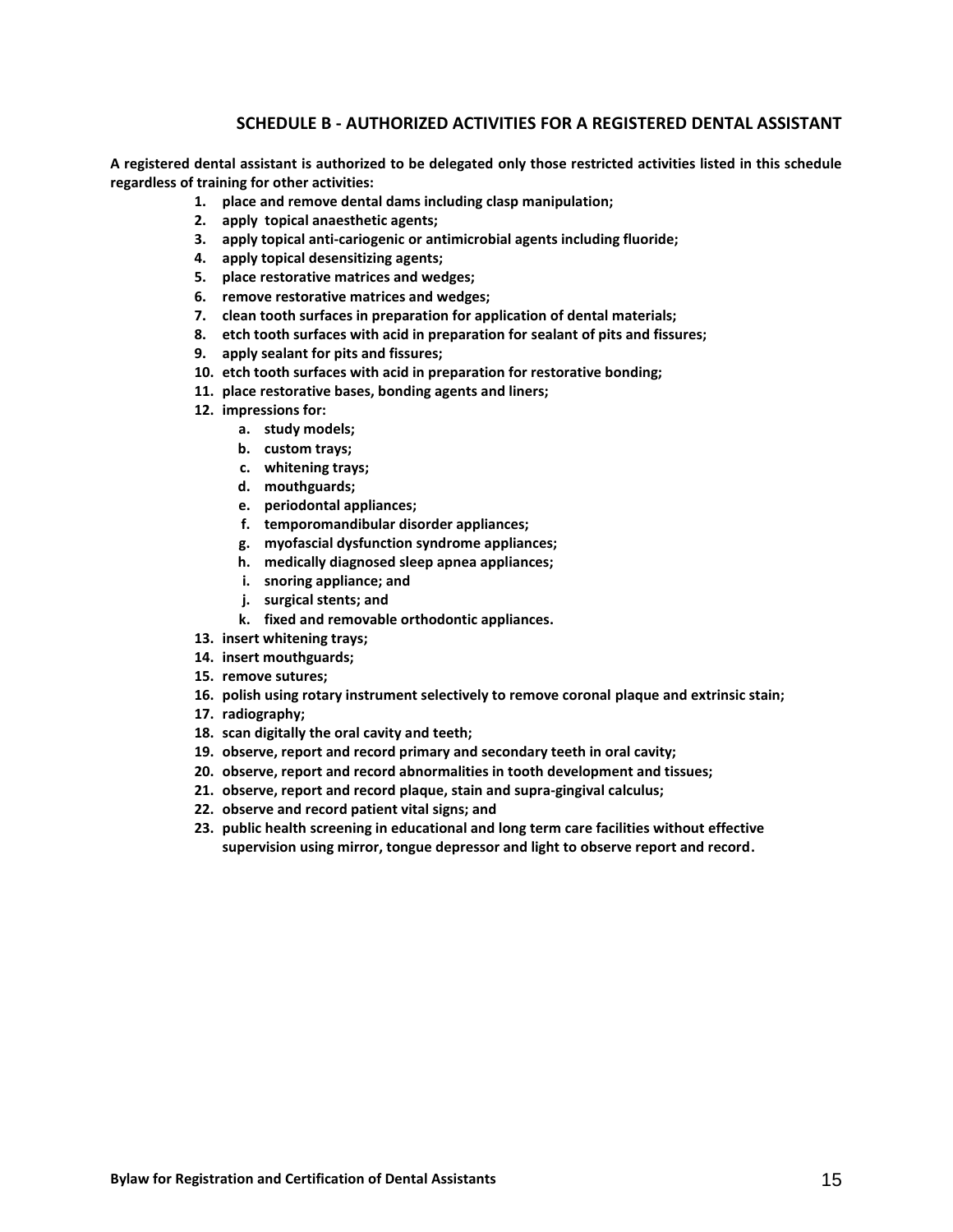# **SCHEDULE C - APPROPRIATE CPR EDUCATIONAL PROGRAMMES**

**Programmes recognized by the MDA include those approved by Manitoba Health:**

- **•** St. John Ambulance
- **Canadian Red Cross**
- **Life Saving Society Standard First Aid**
- **Criti Care**
- **Emergency Rescue Response Service**
- **Southern Manitoba Academy of Response Training**
- **Heart & Stroke Foundation of Manitoba**
- **Life Line E.R.T**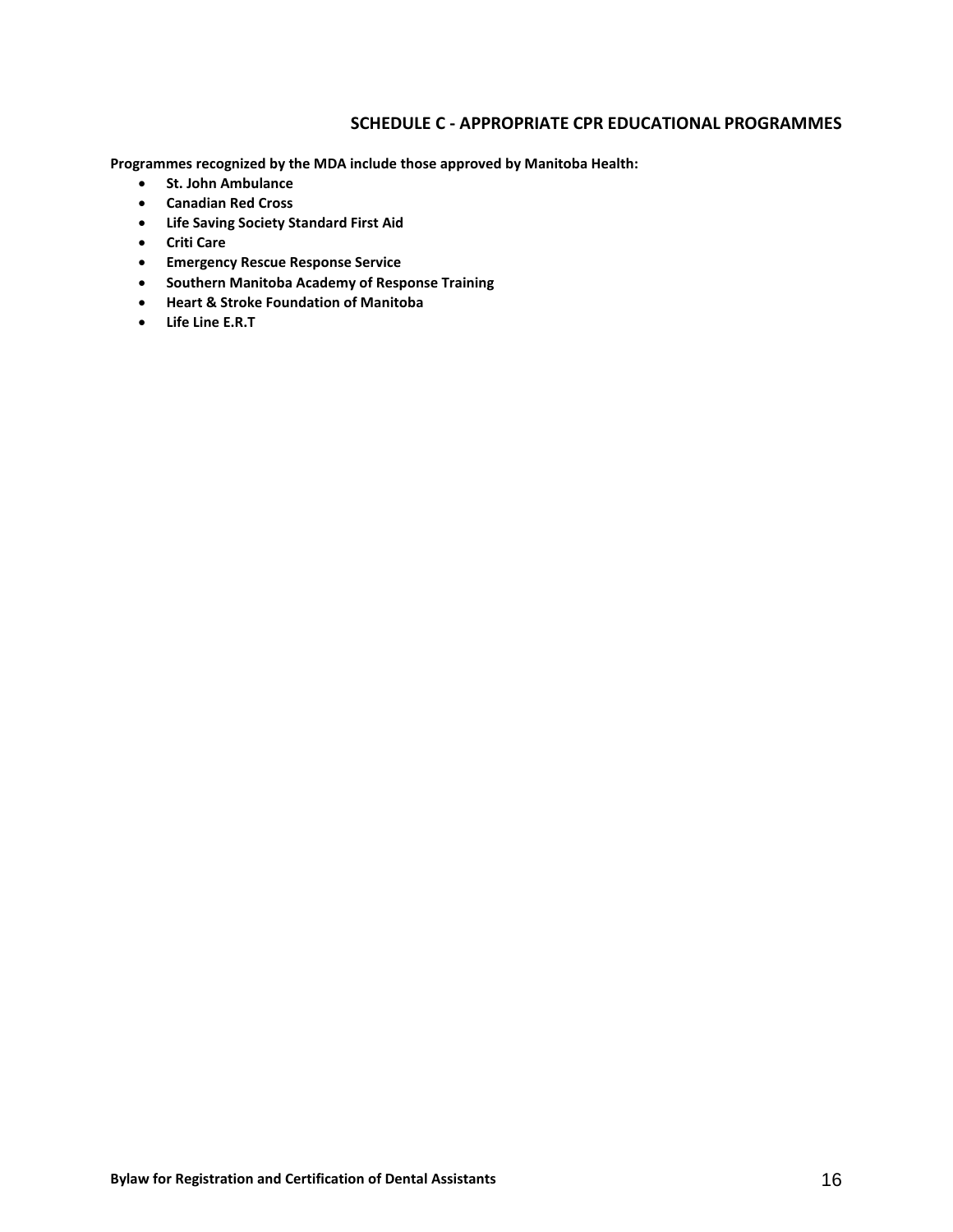# **SCHEDULE D - ADDITIONAL AUTHORIZED ACTIVITIES FOR A REGISTERED DENTAL ASSISTANT ON THE ORTHODONTIC ROSTER**

**In addition to the activities enumerated in SCHEDULE -B for a registered dental assistant, a registered dental assistant on the orthodontic assisting roster may be delegated only the following restricted activities listed in this schedule:**

- **1. apply x-ray or ionizing radiation for the purpose of producing a cephalometric image;**
- **2. place orthodontic separators;**
- **3. remove orthodontic separators;**
- **4. fit orthodontic bands;**
- **5. place orthodontic bands with self curing cement;**
- **6. place orthodontic bands with light curing cement;**
- **7. remove excess cement with hand instruments after cementing orthodontic bands;**
- **8. fit orthodontic brackets and bondable attachments - direct technique;**
- **9. fit orthodontic brackets and bondable attachments - indirect technique;**
- **10. prepare teeth for bonding orthodontic brackets and bondable attachments;**
- **11. place orthodontic brackets and bonded attachments with light cured bonding agent;**
- **12. place orthodontic brackets and bonded attachments with self curing bonding agent;**
- **13. remove excess bonding agent with hand instruments after bonding of brackets;**
- **14. ligate orthodontic archwires with separate elastomeric ligature;**
- **15. ligate orthodontic archwires with chain elastomeric ligatures;**
- **16. ligate orthodontic archwires using self-ligating brackets;**
- **17. ligate orthodontic archwires with metal wire ligatures (separate or continuous);**
- **18. remove orthodontic elastomeric ligatures;**
- **19. remove metal wire ligatures;**
- **20. remove orthodontic archwires;**
- **21. remove orthodontic bands with hand instruments;**
- **22. remove orthodontic brackets and bondable attachments with hand instruments;**
- **23. remove excess cement with hand instruments after removal of orthodontic bands; and**
- **24. remove excess bonding agent with hand instruments following de-bonding of brackets.**